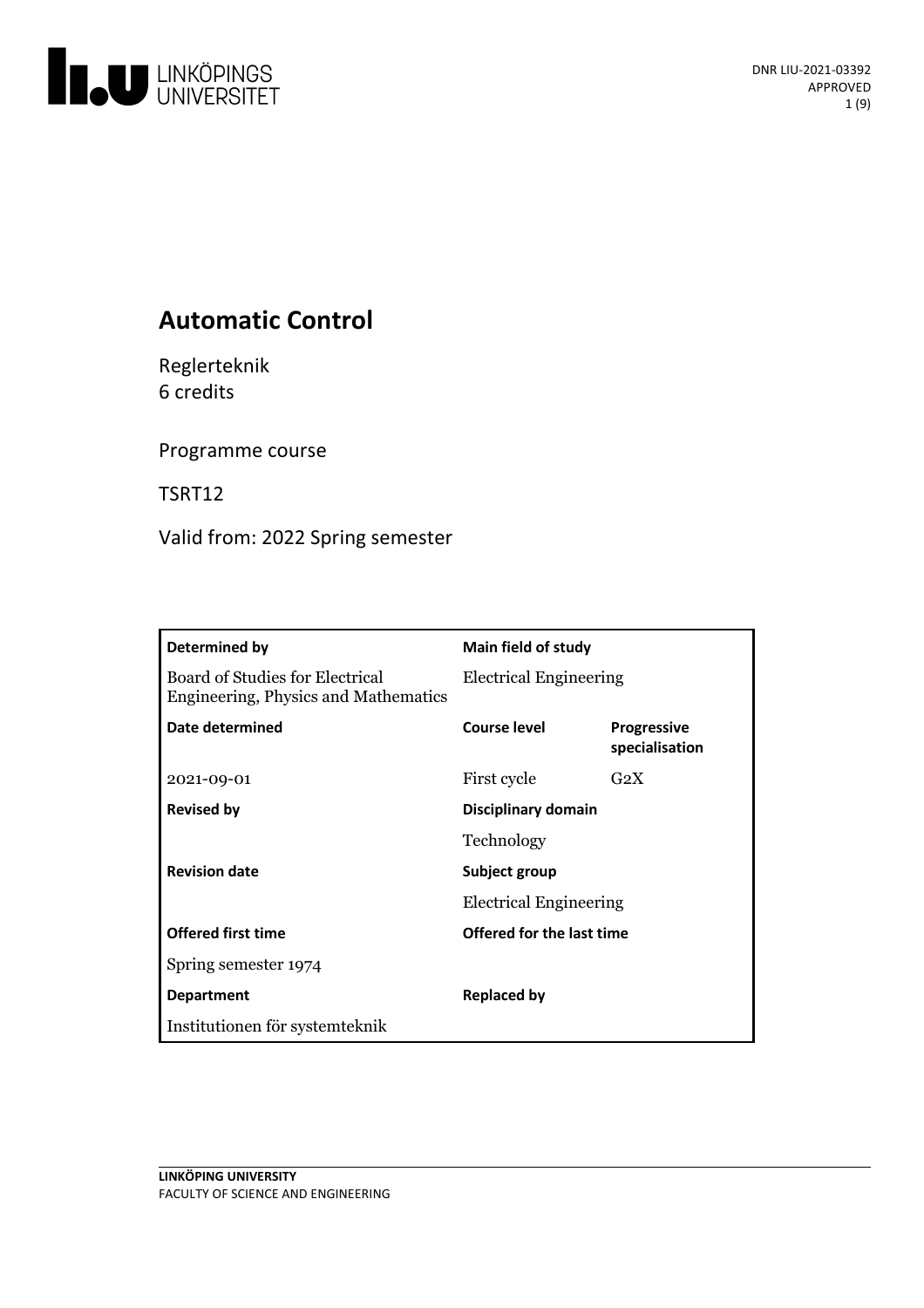# Course offered for

- Master of Science in Computer Science and Engineering
- Master of Science in Applied Physics and Electrical Engineering
- Master of Science in Applied Physics and Electrical Engineering International
- Bachelor's Programme in Mathematics

## Prerequisites

Calculus, one variable, Calculus, several variables, Linear algebra, Complex Analysis, Fourier analysis, Circuit theory

## Intended learning outcomes

After completing this course students should be able to describe the basic requirements for and limitations of automatic control. Students should also be able to perform analysis and systematic construction of feedback control systems. This means that students will be expected to be able to do the following after completing this course:

- 
- Define basic concepts in the area of automatic control. Transform mathematical models of linear dynamic systems between time
- domain input/output form, transfer function form, and state space form.<br>
Analyse models of linear dynamic systems that are given in the forms above with respect to stability, pole placement, rise time, oscillations,
- controllability and observability.<br>• Demonstrate the connections between the system properties of stability,<br>rise time and damping in time and frequency domains.<br>• Derive input/output signal relationships in feedback contr
- 
- block diagram calculations. Perform stability analysis of feedback control systems using Bode
- diagrams and Nyquist diagrams.<br>• Construct regulators in PID-form and state space form, and feedforward
- form based on given specifications.<br>• Perform stability and robustness analysis of feedback control systems using<br>the root locus method and robustness criteria respectively.
- Demonstrate basic aspects of design and implementation of control systems
- Demonstate basic aspects of learning control such as reinforcement learning
- Model, design and verify a control system for a lab process
- Exemplify the significance of automatic control on efficient management of environmental impact as well as energy and resource use in various technical systems.

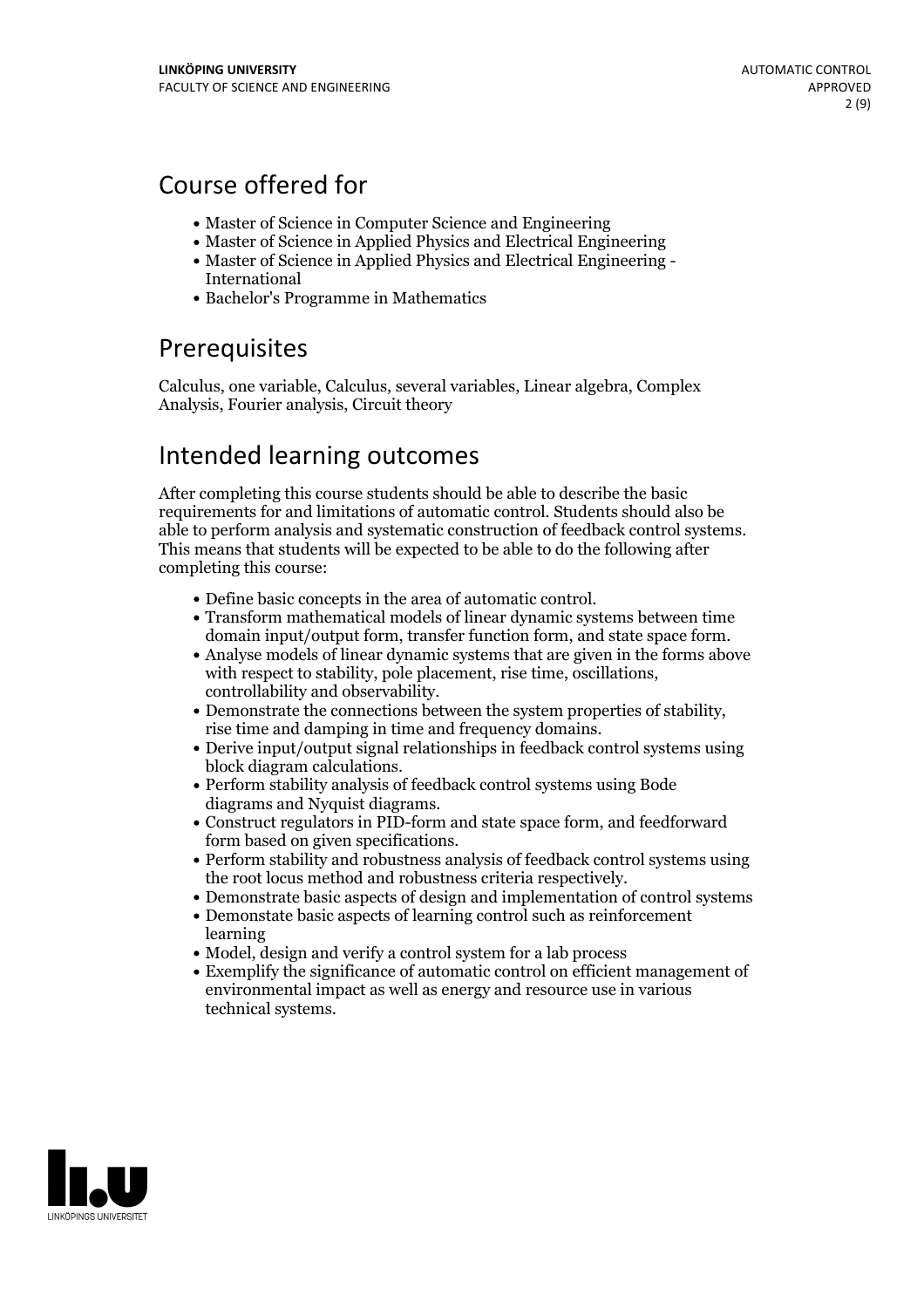## Course content

- Dynamical systems, the feed-back principle
- Differential equations, transfer functions
- Stability, relationships between dynamical properties and pole location
- PID control
- Root locus
- Frequency response, Bode diagram. Nyquist diagram. Phase and ampitude margin<br>• Sensitivity and robustness.
- 
- Discretization and writing in algorithmic form
- State-space models, controllability and observability, controllable and observable subspaces
- State-feedback, pole placement, LQ
- Observers, Kalman filter
- Reinforcement learning

# Teaching and working methods

The course consists of lectures, lessons and laboratory work.

## Examination

| TEN <sub>1</sub> | Written Examination | 4.5 credits | U, 3, 4, 5 |
|------------------|---------------------|-------------|------------|
| LAB <sub>1</sub> | Laboratory Work     | 1.5 credits | U.G        |

## Grades

Four-grade scale, LiU, U, 3, 4, 5

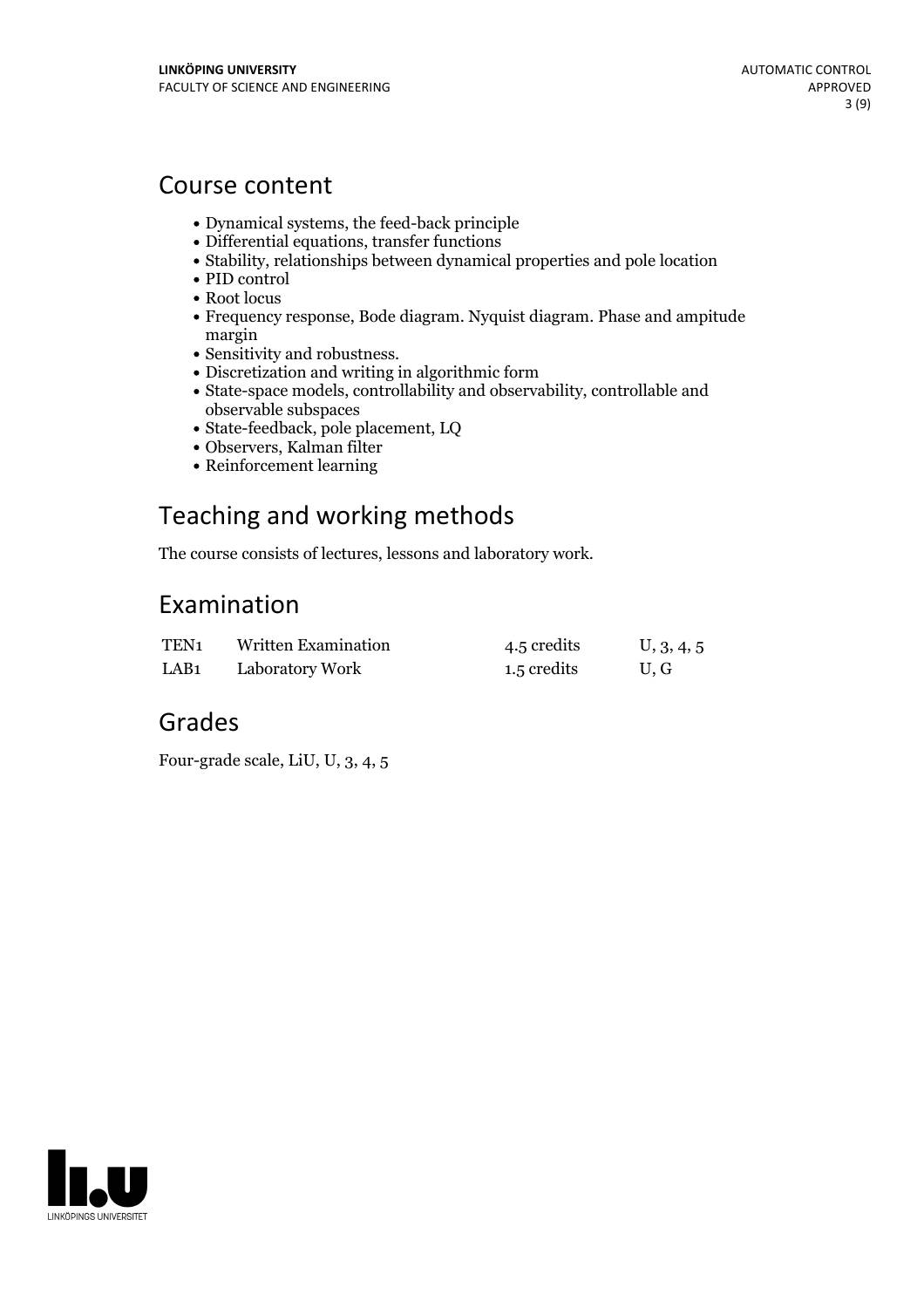## Other information

Supplementary courses: Control theory, Digital control, Modeling and simulation, Control project laboratory

### **About teaching and examination language**

The teaching language is presented in the Overview tab for each course. The examination language relates to the teaching language as follows:

- If teaching language is "Swedish", the course as a whole could be given in Swedish, or partly in English. Examination language is Swedish, but parts
- of the examination can be in English. If teaching language is "English", the course as <sup>a</sup> whole is taught in English. Examination language is English. If teaching language is "Swedish/English", the course as <sup>a</sup> whole will be
- taught in English if students without prior knowledge of the Swedish language participate. Examination language is Swedish or English depending on teaching language.

### **Other**

The course is conducted in a manner where both men's and women's experience and knowledge are made visible and developed.

The planning and implementation of a course should correspond to the course syllabus. The course evaluation should therefore be conducted with the course syllabus as a starting point.

If special circumstances prevail, the vice-chancellor may in a special decision specify the preconditions for temporary deviations from this course syllabus, and delegate the right to take such decisions.

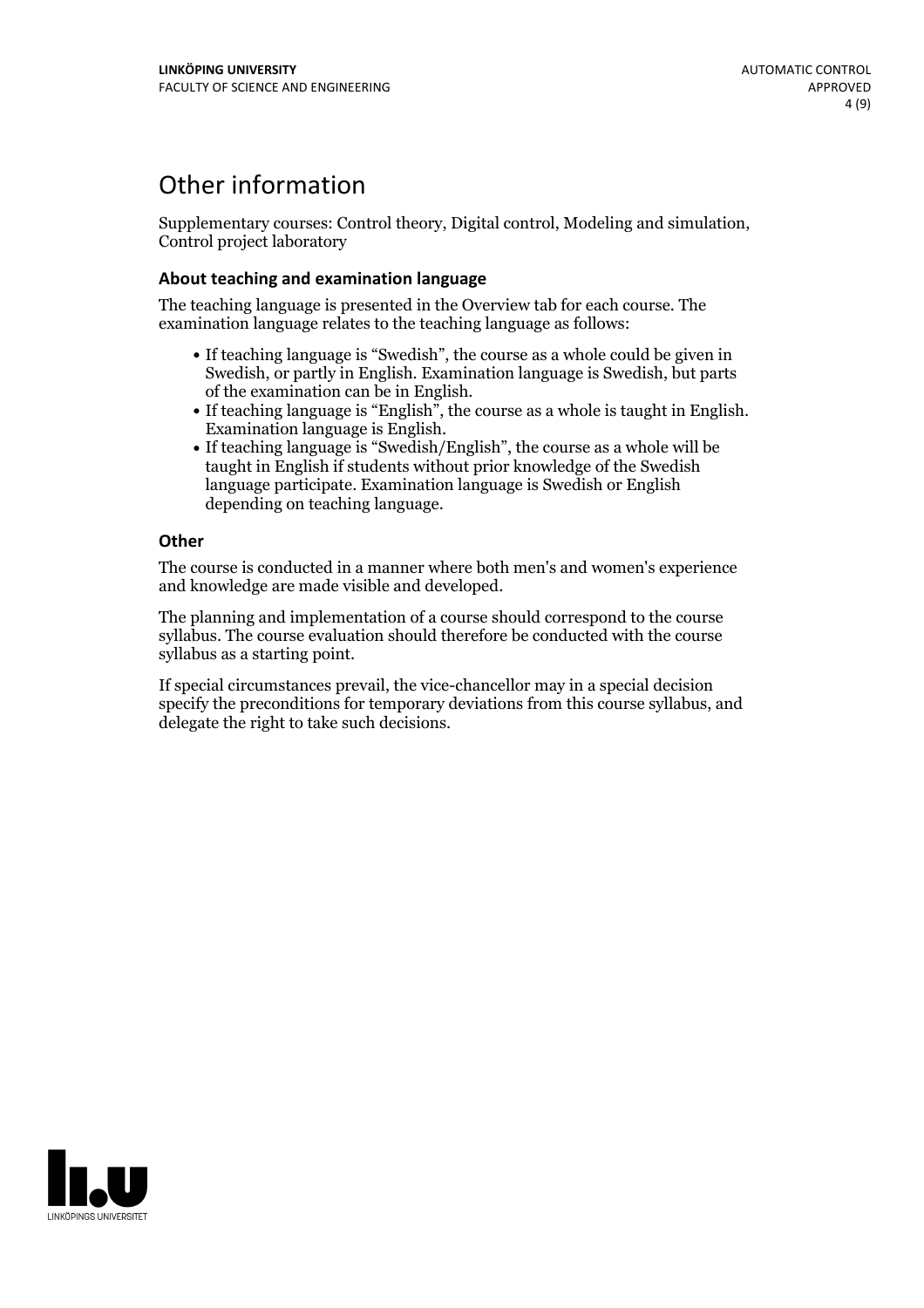# **Common rules**

## Course syllabus

A syllabus must be established for each course. The syllabus specifies the aim and contents of the course, and the prior knowledge that a student must have in order to be able to benefit from the course.

## Timetabling

Courses are timetabled after a decision has been made for this course concerning its assignment to a timetable module.

## Interruption in and deregistration from a course

The LiU decision, Guidelines concerning confirmation of participation in education (Dnr LiU-2020-02256), states that interruptions in study are to be recorded in Ladok. Thus, all students who do not participate in a course for which they have registered must record the interruption, such that the registration on the course can be removed. Deregistration from or interrupting a course is carried out using <sup>a</sup> web-based form: https://www.lith.liu.se/for- [studenter/kurskomplettering?l=en.](https://www.lith.liu.se/for-studenter/kurskomplettering?l=en)

## Cancelled courses and changes to the course syllabus

Courses with few participants (fewer than 10) may be cancelled or organised in a manner that differs from that stated in the course syllabus. The Dean is to deliberate and decide whether a course is to be cancelled or changed from the course syllabus.

## Guidelines relating to examinations and examiners

For details, see Guidelines for education and examination for first-cycle and second-cycle education at Linköping University, Dnr LiU-2020-04501 [\(http://styrdokument.liu.se/Regelsamling/VisaBeslut/917592\)](http://styrdokument.liu.se/Regelsamling/VisaBeslut/917592).

An examiner must be employed as a teacher at LiU according to the LiU Regulations for Appointments, Dnr LiU-2021-01204 [\(https://styrdokument.liu.se/Regelsamling/VisaBeslut/622784](https://styrdokument.liu.se/Regelsamling/VisaBeslut/622784)). For courses in second-cycle, the following teachers can be appointed as examiner: Professor (including Adjunct and Visiting Professor), Associate Professor (including Adjunct), Senior Lecturer (including Adjunct and Visiting Senior Lecturer), Research Fellow, or Postdoc. For courses in first-cycle, Assistant Lecturer (including Adjunct and Visiting Assistant Lecturer) can also be appointed as examiner in addition to those listed for second-cycle courses. In exceptional cases, a Part-time Lecturer can also be appointed as an examiner at both first- and second cycle, see Delegation of authority for the Board of Faculty of Science and Engineering.

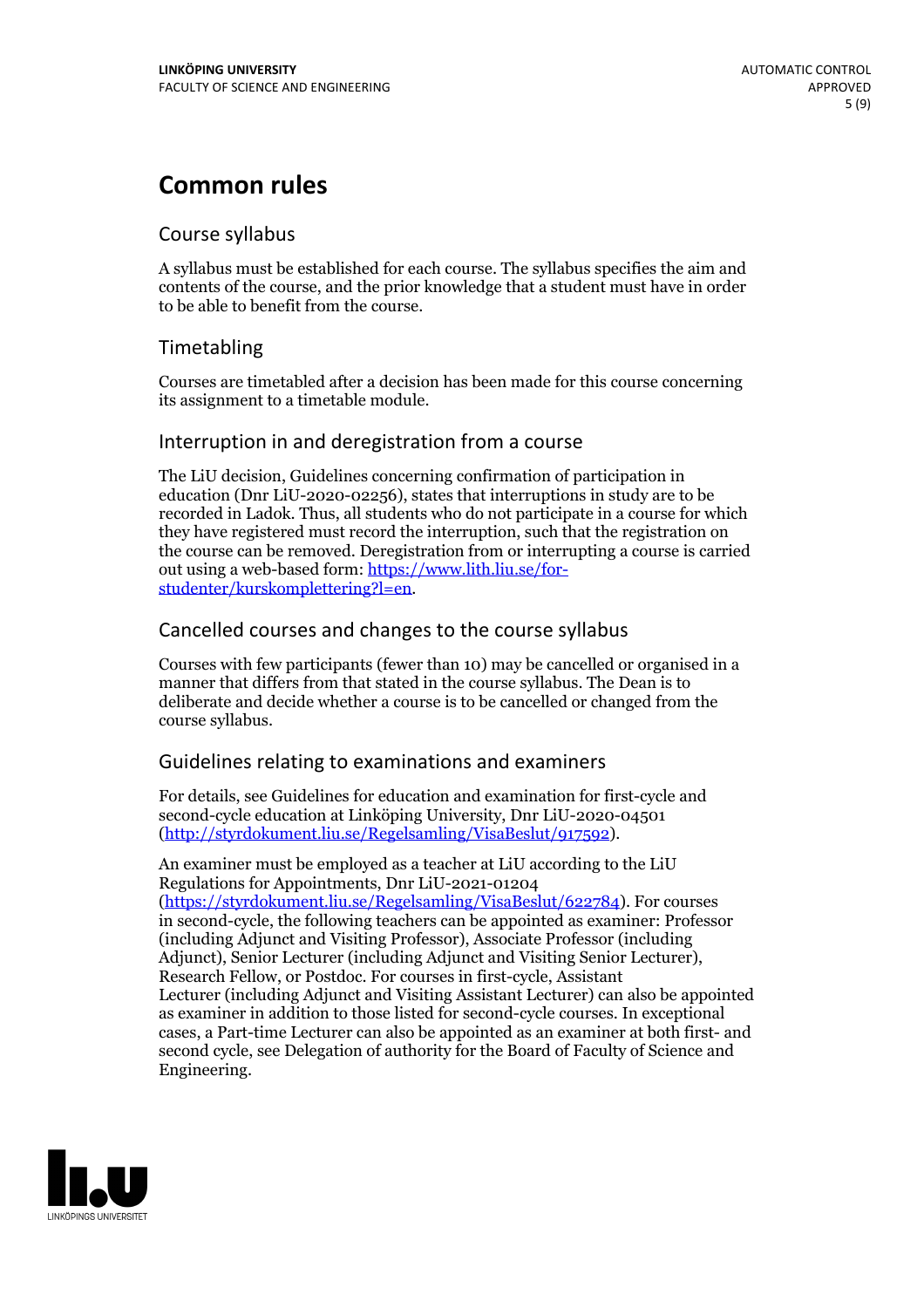## Forms of examination

### **Principles for examination**

Written and oral examinations and digital and computer-based examinations are held at least three times a year: once immediately after the end of the course, once in August, and once (usually) in one of the re-examination periods. Examinations held at other times are to follow a decision of the faculty programme board.

Principles for examination scheduling for courses that follow the study periods:

- courses given in VT1 are examined for the first time in March, with re-examination in June and August
- courses given in VT2 are examined for the first time in May, with re-examination in August and October
- courses given in HT1 are examined for the first time in October, with re-examination in January and August
- courses given in HT2 are examined for the first time in January, with re-examination in March and in August.

The examination schedule is based on the structure of timetable modules, but there may be deviations from this, mainly in the case of courses that are studied and examined for several programmes and in lower grades (i.e. 1 and 2).

Examinations for courses that the faculty programme board has decided are to be held in alternate years are held three times during the school year in which the course is given according to the principles stated above.

Examinations for courses that are cancelled orrescheduled such that they are not given in one or several years are held three times during the year that immediately follows the course, with examination scheduling that corresponds to the scheduling that was in force before the course was cancelled or rescheduled.

When a course, or a written examination (TEN, DIT, DAT), is given for the last time, the regular examination and two re-examinations will be offered. Thereafter, examinations are phased out by offering three examinations during the following academic year at the same times as the examinations in any substitute course. If there is no substitute course, three examinations will be offered during re- examination periods during the following academic year. Other examination times are decided by the faculty programme board. In all cases above, the examination is also offered one more time during the academic year after the following, unless the faculty programme board decides otherwise. In total, 6 re-examinations are offered, of which 2 are regular re-examinations. In the examination registration system, the examinations given for the penultimate time and the last time are denoted.

If a course is given during several periods of the year (for programmes, or on different occasions for different programmes) the faculty programme board or boards determine together the scheduling and frequency of re-examination occasions.

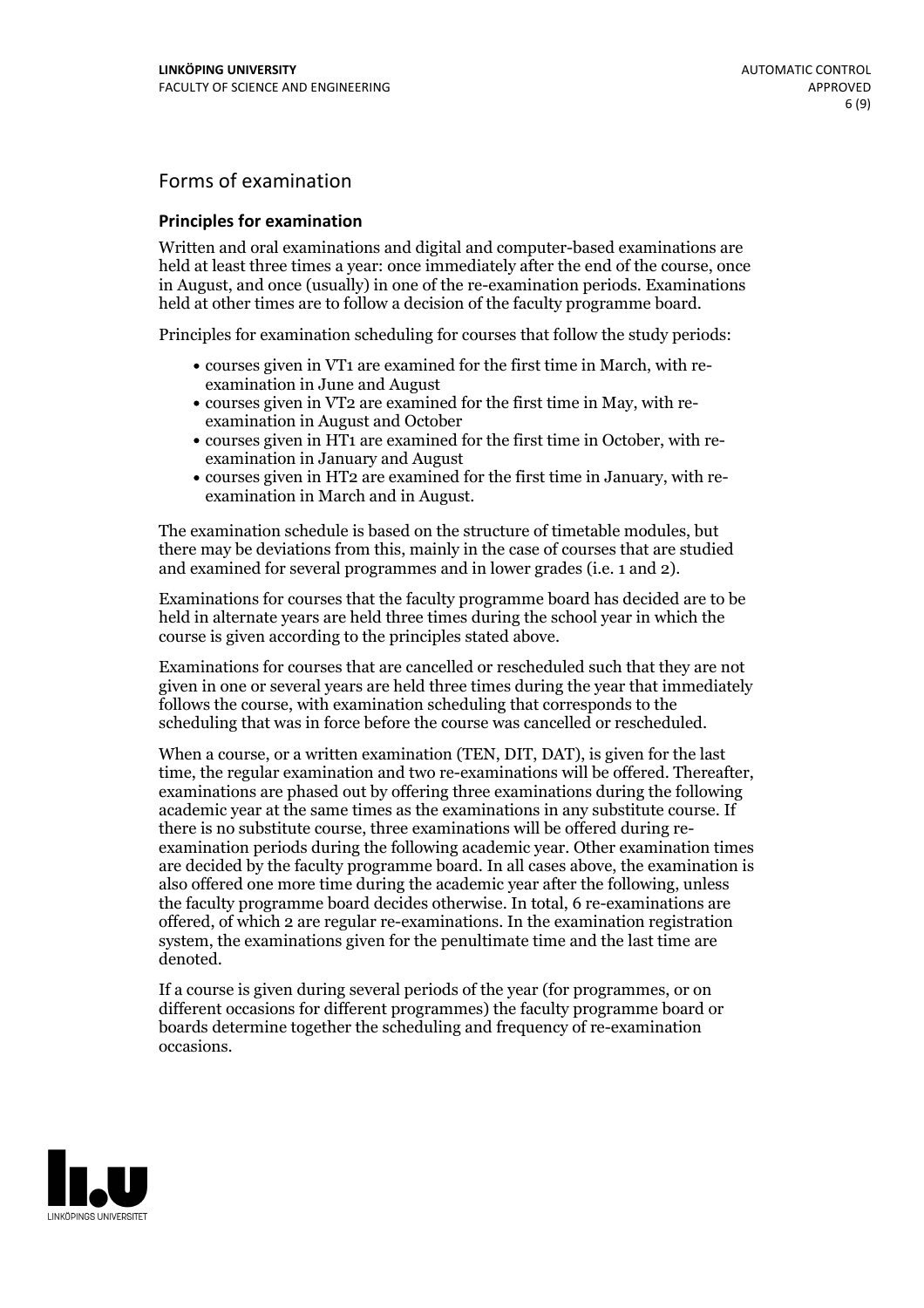### **Retakes of other forms of examination**

Regulations concerning retakes of other forms of examination than written examinations and digital and computer-based examinations are given in the LiU guidelines for examinations and examiners, [http://styrdokument.liu.se/Regelsamling/VisaBeslut/917592.](http://styrdokument.liu.se/Regelsamling/VisaBeslut/917592)

### **Course closure**

For Decision on Routines for Administration of the Discontinuation of Educational Programs, Freestanding Courses and Courses in Programs, see DNR LiU-2021-04782. After a decision on closure and after the end of the discontinuation period, the students are referred to a replacement course (or similar) according to information in the course syllabus or programme syllabus. If a student has passed some part/parts of a closed program course but not all, and there is an at least partially replacing course, an assessment of crediting can be made. Any crediting of course components is made by the examiner.

#### **Registration for examination**

In order to take an written, digital or computer-based examination, registration in advance is mandatory, see decision in the university's rule book [https://styrdokument.liu.se/Regelsamling/VisaBeslut/622682.](https://styrdokument.liu.se/Regelsamling/VisaBeslut/622682) An unregistered student can thus not be offered a place. The registration is done at the Student Portal or in the LiU-app during the registration period. The registration period opens 30 days before the date of the examination and closes 10 days before the date of the examination. Candidates are informed of the location of the examination by email, four days in advance.

### **Code of conduct for students during examinations**

Details are given in a decision in the university's rule book: <http://styrdokument.liu.se/Regelsamling/VisaBeslut/622682>.

#### **Retakes for higher grade**

Students at the Institute of Technology at LiU have the right to retake written examinations and digital and computer-based examinations in an attempt to achieve a higher grade. This is valid for all examination components with code "TEN", "DIT" and "DAT". The same right may not be exercised for other examination components, unless otherwise specified in the course syllabus.

A retake is not possible on courses that are included in an issued degree diploma.

#### **Grades**

The grades that are preferably to be used are Fail (U), Pass (3), Pass not without distinction  $(4)$  and Pass with distinction  $(5)$ .

- Grades U, 3, 4, 5 are to be awarded for courses that have written or digital examinations.<br>• Grades Fail (U) and Pass (G) may be awarded for courses with a large
- degree of practical components such as laboratory work, project work and

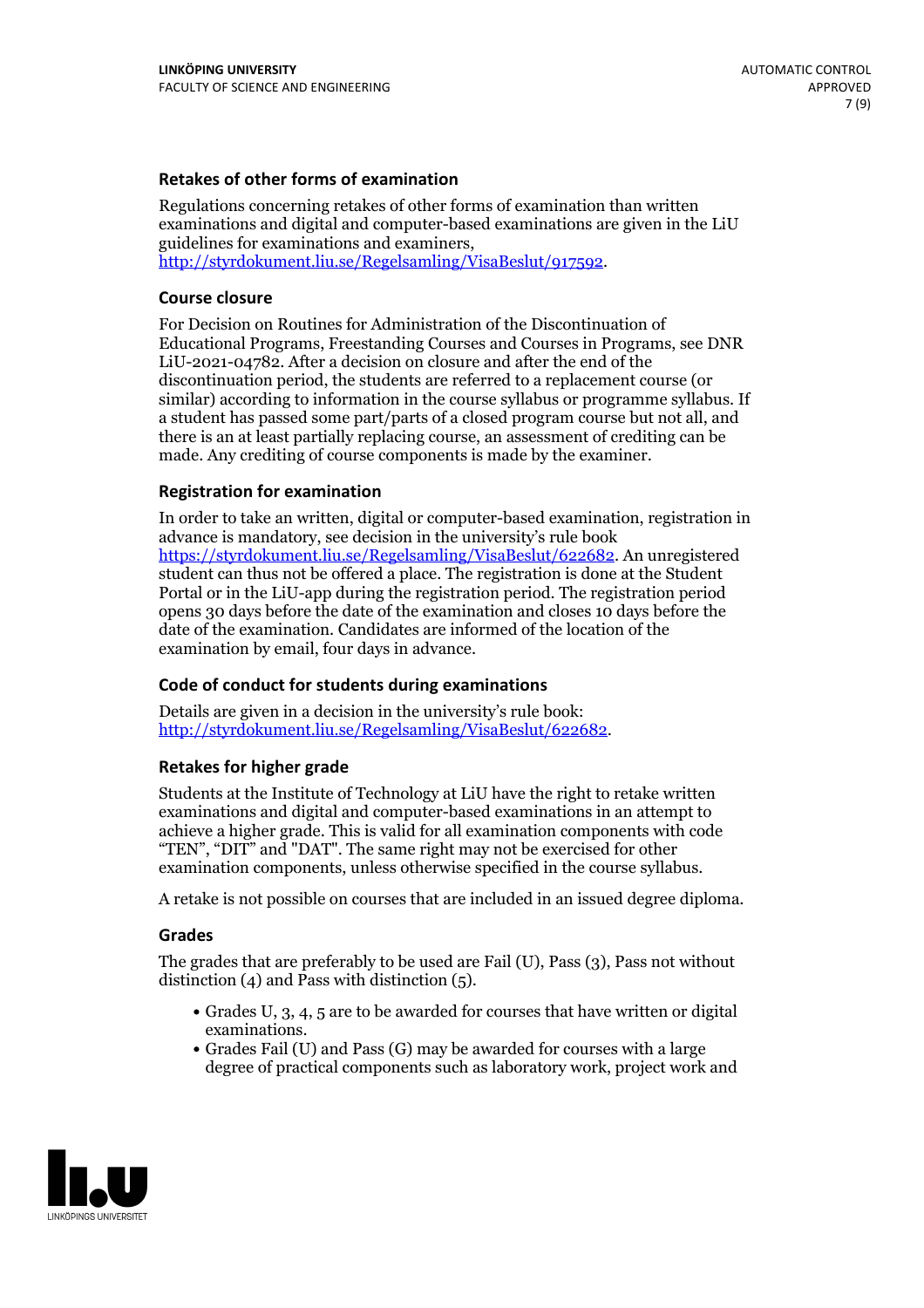group work.<br>• Grades Fail (U) and Pass (G) are to be used for degree projects and other independent work.

#### **Examination components**

The following examination components and associated module codes are used at the Faculty of Science and Engineering:

- Grades U, 3, 4, 5 are to be awarded for written examinations (TEN) and
- digital examinations (DIT).<br>• Examination components for which the grades Fail (U) and Pass (G) may be awarded are laboratory work (LAB), project work (PRA), preparatory written examination (KTR), digital preparatory written examination (DIK), oral examination (MUN), computer-based examination (DAT), home
- assignment (HEM), and assignment (UPG).<br>• Students receive grades either Fail (U) or Pass (G) for other examination components in which the examination criteria are satisfied principally through active attendance such as tutorial group (BAS) or examination item (MOM).<br>• Grades Fail (U) and Pass (G) are to be used for the examination
- components Opposition (OPPO) and Attendance at thesis presentation (AUSK) (i.e. part of the degree project).

In general, the following applies:

- 
- Mandatory course components must be scored and given <sup>a</sup> module code. Examination components that are not scored, cannot be mandatory. Hence, it is voluntary to participate in these examinations, and the voluntariness must be clearly stated. Additionally, if there are any associated conditions to
- the examination component, these must be clearly stated as well.<br>• For courses with more than one examination component with grades U,3,4,5, it shall be clearly stated how the final grade is weighted.

For mandatory components, the following applies (in accordance with the LiU Guidelines for education and examination for first-cycle and second-cycle education at Linköping University,<br>[http://styrdokument.liu.se/Regelsamling/VisaBeslut/917592\)](http://styrdokument.liu.se/Regelsamling/VisaBeslut/917592):

If special circumstances prevail, and if it is possible with consideration of the nature of the compulsory component, the examiner may decide to replace the compulsory component with another equivalent component.

For possibilities to alternative forms of examinations, the following applies (in accordance with the LiU Guidelines for education and examination for first-cycle [http://styrdokument.liu.se/Regelsamling/VisaBeslut/917592\)](http://styrdokument.liu.se/Regelsamling/VisaBeslut/917592):

If the LiU coordinator for students with disabilities has granted a student the right to an adapted examination for a written examination in an examination hall, the student has the right to it.